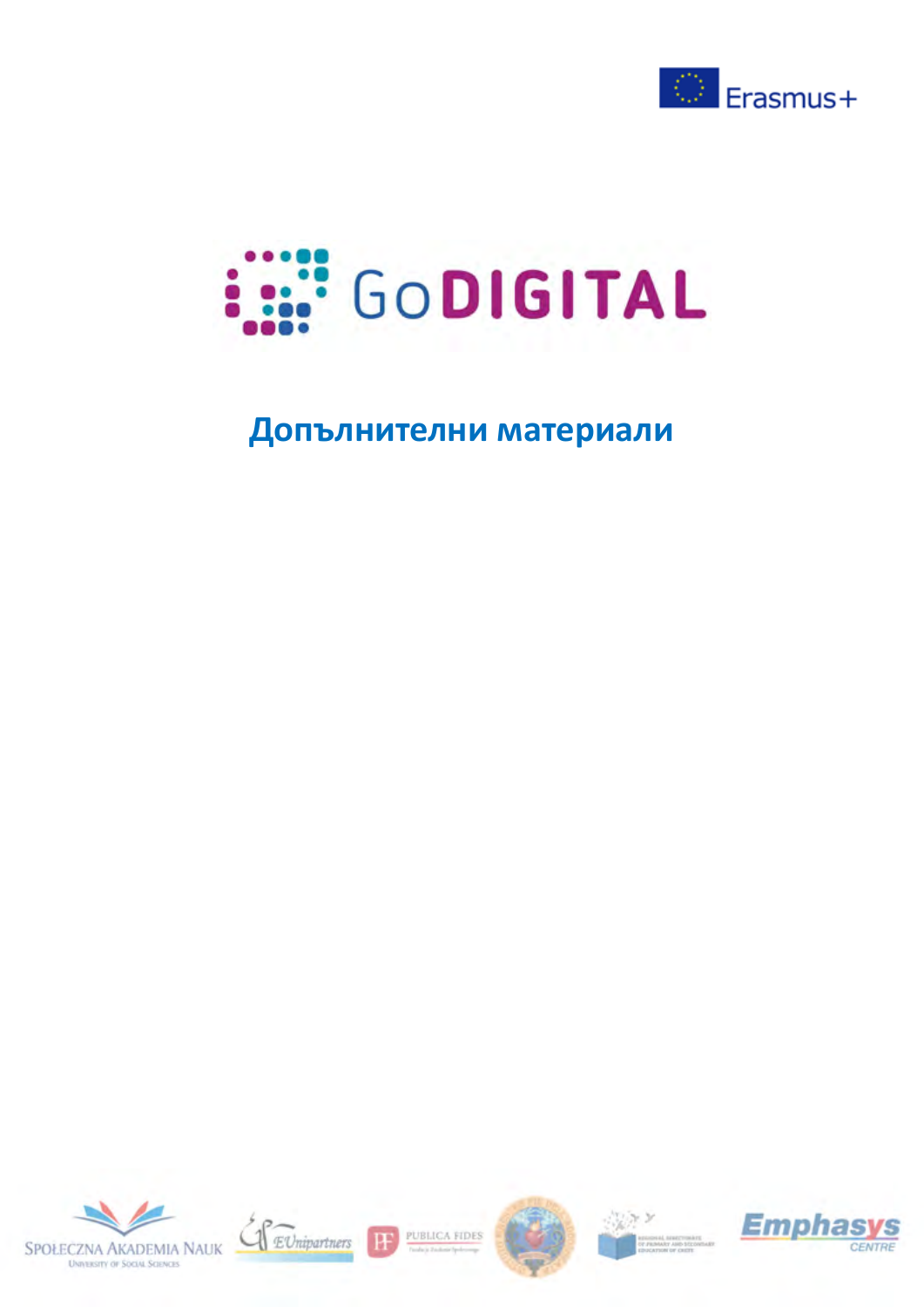

## **2.3 – ДОПЪЛНИТЕЛНИ МАТЕРИАЛИ 2.3 – Допълнителни материали**

#### **2.3.1 Тема 1**

| Заглавие                                                        | Къде да го намерим          |
|-----------------------------------------------------------------|-----------------------------|
| http://www.saferinternet.gr/                                    | Интернет                    |
| https://saferinternet4kids.gr/                                  | Интернет                    |
| https://www.openbook.gr/category/educa<br>tion/internet-safety/ | Интернет                    |
| Ασφαλής χρήση του Διαδικτύου και των                            | https://www.slideshare.net/ |
| ψηφιακών πόρων e-πολιτειότητα (Εισαγωγική                       | vasilisdr/e-77105617        |
| Επιμόρφωση για την εκπαιδευτική αξιοποίηση                      |                             |
| ΤΠΕ – Επιμόρφωση Β1 Επιπέδου)                                   |                             |
| http://www.safeline.gr/plirofories/symboyl                      | Интернет                    |
| es                                                              |                             |
| The Internet is Like a Puddle (Big Hug, #3),                    | Book (Hardcover, 40 pages)  |
| by Shona Innes, published January 2015 by The                   |                             |
| <b>Five Mile Press</b>                                          |                             |

#### **2.3.2 Тема 2**

| Заглавие                                                                                                                | Къде да го намерим                                                                      |
|-------------------------------------------------------------------------------------------------------------------------|-----------------------------------------------------------------------------------------|
| Google 2019, Google Search Help, accessed<br>10 January 2019<br>https://support.google.com/websearch/#to<br>pic=3378866 | Къде<br>да<br>гo<br>намерим:<br>https://support.google.com/webse<br>arch/#topic=3378866 |
| DuckDuckGo 2019, Friends Don't Let Friends<br>Tracked, accessed<br>10<br>Get                                            | Къде да го намерим:<br>https://duckduckgo.com/spr                                       |
| 2019,<br>January<br>https://duckduckgo.com/spread                                                                       | ead                                                                                     |
| Wikipedia 2019, Web Browser, accessed 10                                                                                | Къде да го намерим:                                                                     |
| 2019,<br>January                                                                                                        | https://en.wikipedia.org/wik                                                            |
| https://en.wikipedia.org/wiki/Web browser                                                                               | i/Web browser                                                                           |
| Wikipedia 2019,<br>Web Search<br>Engine,                                                                                | Къде да го намерим:                                                                     |
| 2019,<br>10<br>accessed<br>January                                                                                      | https://en.wikipedia.org/wik                                                            |
| https://en.wikipedia.org/wiki/Web search engine                                                                         | i/Web search engine                                                                     |

#### **2.3.3 Тема 3**

| Заглавие                                                                                                                                | Къде да го намерим                                               |
|-----------------------------------------------------------------------------------------------------------------------------------------|------------------------------------------------------------------|
| OEDb Open Education Database 2019, 101 Web<br>Teaching Tools, accessed 10 January 2019,<br>2.0<br>https://en.wikipedia.org/wiki/Web 2.0 | Къде да го намерим:<br>https://en.wikipedia.org/wik<br>i/Web 2.0 |

This project has been funded with support from the European Commission. This communication reflects the views 1 only of the author, and the Commission cannot be held responsible for any use which may be made of the information<br>contained therein contained therein.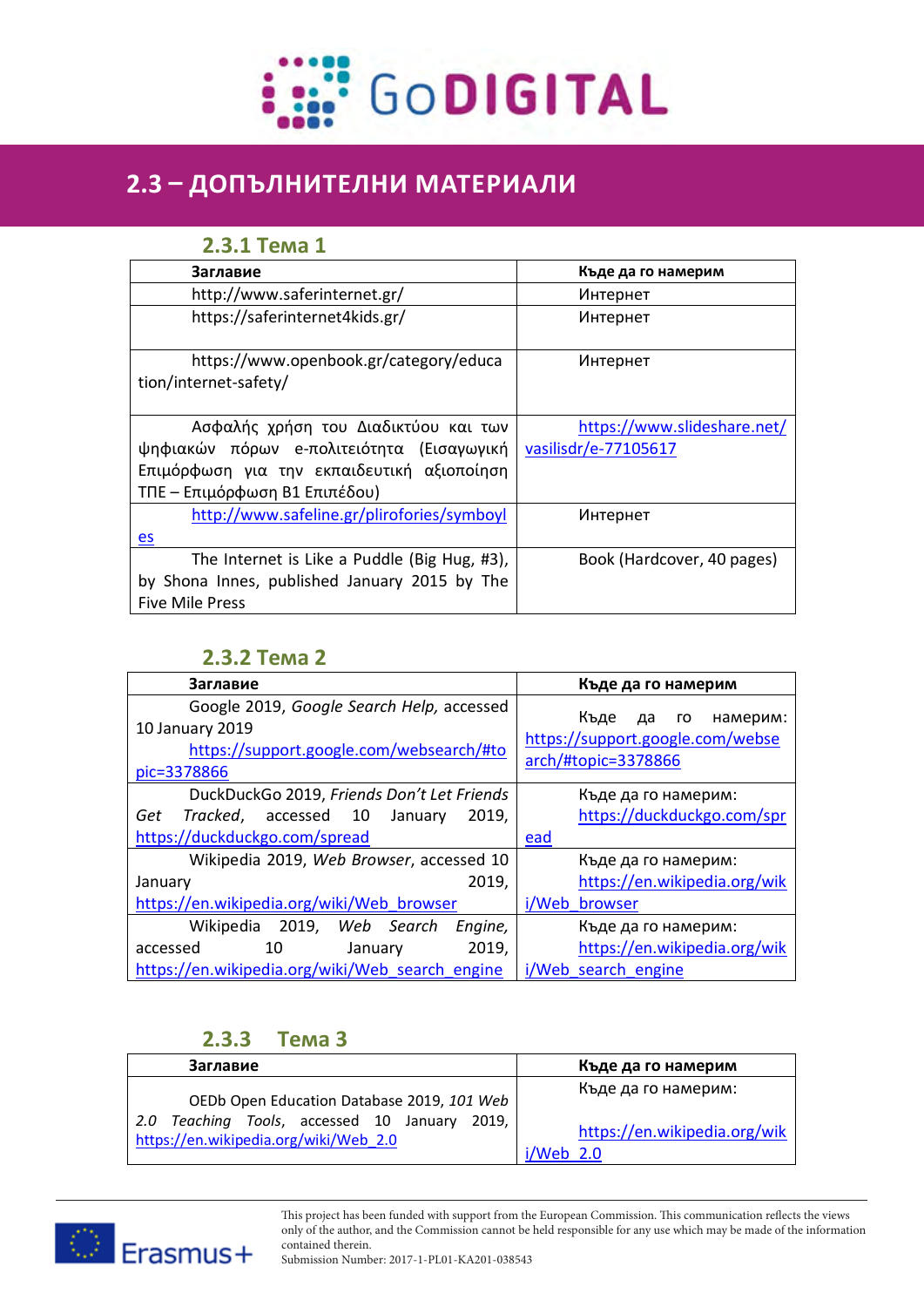

| Light, D., Polin, D. K., 2010, Integrating Web     | Къде да го намерим:              |
|----------------------------------------------------|----------------------------------|
| 2.0 tools into the classroom: Changing the culture |                                  |
| of learning, Center for Children and Technology,   | https://files.eric.ed.gov/fullt  |
| New York, 28 June 2010                             | ext/ED543171.pdf                 |
|                                                    | Къде да го намерим:              |
| Bower, M., 2015 A Typology of Web 2.0              |                                  |
| Learning Technologies, Macquarie University,       | https://www.mycota.ca/ass        |
| Sydney, Australia                                  | ets/uploads/documents/General/cs |
|                                                    | d6280.pdf                        |

### **2.3.4 Тема 4**

| Заглавие                                         | Къде да го намерим                |
|--------------------------------------------------|-----------------------------------|
| Γόγουλου, Α. (2014). «Όλα αλλάζουν »             | In pdf-format                     |
| μέσα από τα Google Docs. Στο Π. Αναστασιάδης,    |                                   |
| Ν. Ζαράνης, Β. Οικονομίδης & Μ. Καλογιαννάκης,   | Къде<br>намерим<br>да<br>го       |
| (Επιμ.), Πρακτικά 7ου Πανελλήνιου Συνεδρίου      | http://www.etpe.gr/custom/pdf/et  |
| «Διδακτική της Πληροφορικής». Πανεπιστήμιο       | pe2091.pdf                        |
| Κρήτης, Ρέθυμνο, 3-5 Οκτωβρίου 2014.             |                                   |
|                                                  | Pdf формат                        |
| Καχριμάνης, Α. (2016). Παιδαγωγικές              |                                   |
| πλατφόρμας<br>διαδικτυακής<br>εφαρμογές<br>της   | Къде<br>намерим<br>да<br>ГО       |
| Στα Πρακτικά Εργασιών 10ου<br>Google Drive.      | https://www.researchgate.net/publ |
| Πανελλήνιου<br>Συνεδρίου<br>Καθηγητών            | ication/310426334_Epharmoges_T    |
| Πληροφορικής, Ναύπλιο 15-17 Απριλίου 2016        | es_Diadiktyakes_Platphormas_Goo   |
|                                                  | gle Drive Ste Dioikese Ekpaideuti |
|                                                  | kon_Organismon                    |
| Γεωργοπούλου, Α.,<br>Ζησιμάτου,<br>Γ.,           | Pdf формат                        |
| Ανδριτσάκης, Π.& Χουλιαρόπουλος, Τ. (2011).      |                                   |
| Τα Google Tools στην Εκπαίδευση. Στα             | Къде<br>намерим<br>да<br>го       |
| Πρακτικά του 2ου Πανελλήνιου Συνεδρίου - Πάτρα   | http://www.etpe.gr/custom/pdf/et  |
| 28-30/4/2011, Ένταξη και χρήση των ΤΠΕ στην      | pe1776.pdf                        |
| Εκπαιδευτική διαδικασία, 1039-1046               |                                   |
|                                                  |                                   |
|                                                  |                                   |
| Apergi, A., Anagnostopoulou,<br>&<br>A.          | Pdf формат                        |
| Athanasiou, A. (2015). E-Learning for Elementary |                                   |
| Students: The Web 2.0 Tool Google Drive as       | намерим<br>Къде<br>да<br>го       |
| Teaching and Learning Practice. World Journal of | http://www.sciedu.ca/journal/inde |
| Education Vol. 5, No. 3                          | x.php/wje/article/view/6927       |
| GOOGLE DRIVE: Guide for Students and             | http://cdn2.hubspot.net/hu        |
| Teachers                                         | b/307727/file-832448292-          |
|                                                  | pdf/Offers/Google_EBook/Teacher-  |
|                                                  | Google-Drive-ebook.pdf            |
| Google Apps Help. Google Apps user guide         | https://support.google.com/       |